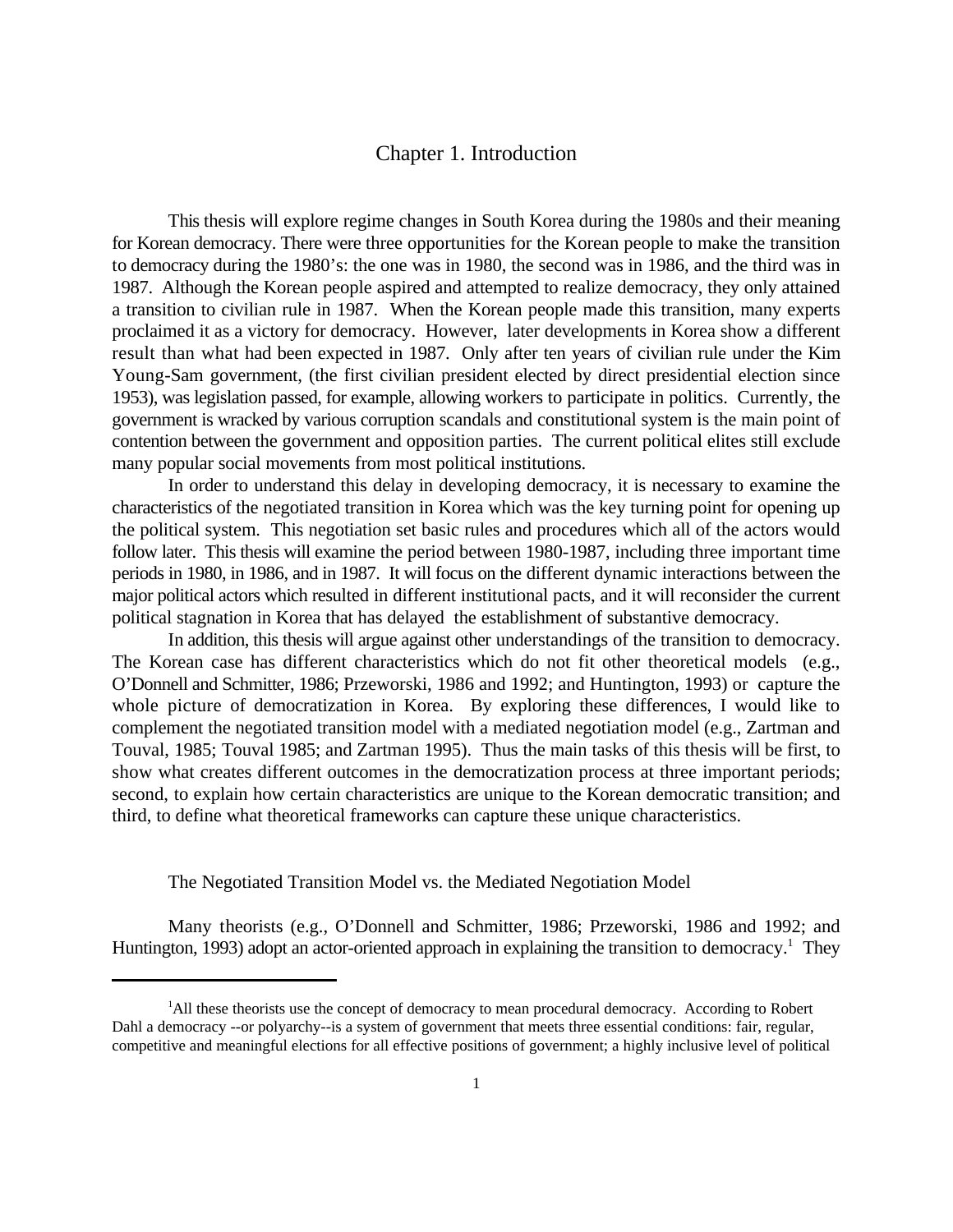focus on the strategies, beliefs, and calculations of the elite leaders who lead the democratization at critical junctures. They believe that objective conditions such as degree of economic development and power of the state are correlated with democratization, but these conditions can not explain why democratization is possible at certain points or why sometimes at certain points it fails. According to these theorists, it is necessary to evaluate the actors' strategic choices under these conditions and their joint interactions to know why democratization failed in one case or succeeded in another case.

According to these theorists, an authoritarian regime liberalizes its control over a society due to the emergence of reformers in the regime. Since these incumbent reformers believe that continuing their strong dictatorship will not help them maintain power or improve the regime's legitimacy, the reformers try to bolster their legitimacy by adopting liberalization policies. However, the results of opening society create different unanticipated outcomes and provide groups in civil society with an opportunity to mobilize their members. The results of democratization then depend on the joint interaction of these major actors. Although the theorists argue that social movements become active in the process of democratization, they do not elaborate how the social movements' strategies influence the interactions of the other actors. Instead, they mainly focus on the choices, calculations, and strategic behavior of the elite -- both in the regime and the opposition groups.

These theorists assume there are four major actors in the transition game: hard-liners and softliners in the authoritarian regime, as well as moderates and radicals in the opposition. According to Samuel P. Huntington, there are three different types of transition: transformation, replacement, and transplacement.<sup>2</sup> He states that transformation is possible when "the elites in power took [take] the lead in bring about democracy." In other words, the authoritarian regime itself (mostly reformers within the regime) play a major role in making transition possible. Replacement occurs when "opposition took [takes] the lead in bringing about democracy, and the authoritarian regime collapses [collapsed] or is [was] overthrown." Lastly, transplacement occurs when "democratization results [resulted] largely from joint action by government and opposition group."<sup>3</sup> Transplacement is a type of transition in which the opposition and the regime adopt a strategy of negotiation.

The major actors in transplacement are the reformers in the authoritarian regime and the moderates in the opposition bloc. The success of transplacement depends on the capability of the reformers and the moderates to control the hardliners in the authoritarian regime and the radicals in the opposition bloc. According to Huntington, a successful transplacement occurs when "the dominant groups in both government and opposition" realize that "they are [were] incapable of

participation in the selection of leaders and policies; and civil and political liberties such as freedom of expression, freedom of the press, and the freedom to form and join organizations. Robert Dahl, *Polyarchy: Participation and Opposition* (New Haven: Yale University Press, 1971), 3-20.

<sup>&</sup>lt;sup>2</sup>Although they did not specify the name O'Donnell and Schmitter suggested two non-revolutionary transitions in their work: transition from above and transition by negotiation. Guillermo O'Donnell and Philippe Schmitter*, Tentative Conclusions about Uncertain Democracies*, in Guillermo O'Donnell, Philippe Schmitter, and Laurence Whitehead, eds., *Transition from Authoritarian Rule* 4 vols (Baltimore: The Johns Hopkins University Press, 1986), 37. I will use Huntington's terms in this thesis.

<sup>&</sup>lt;sup>3</sup> Samuel P. Huntington, *The Third Wave*, (Norman: University of Oklahoma Press, 1991), 114.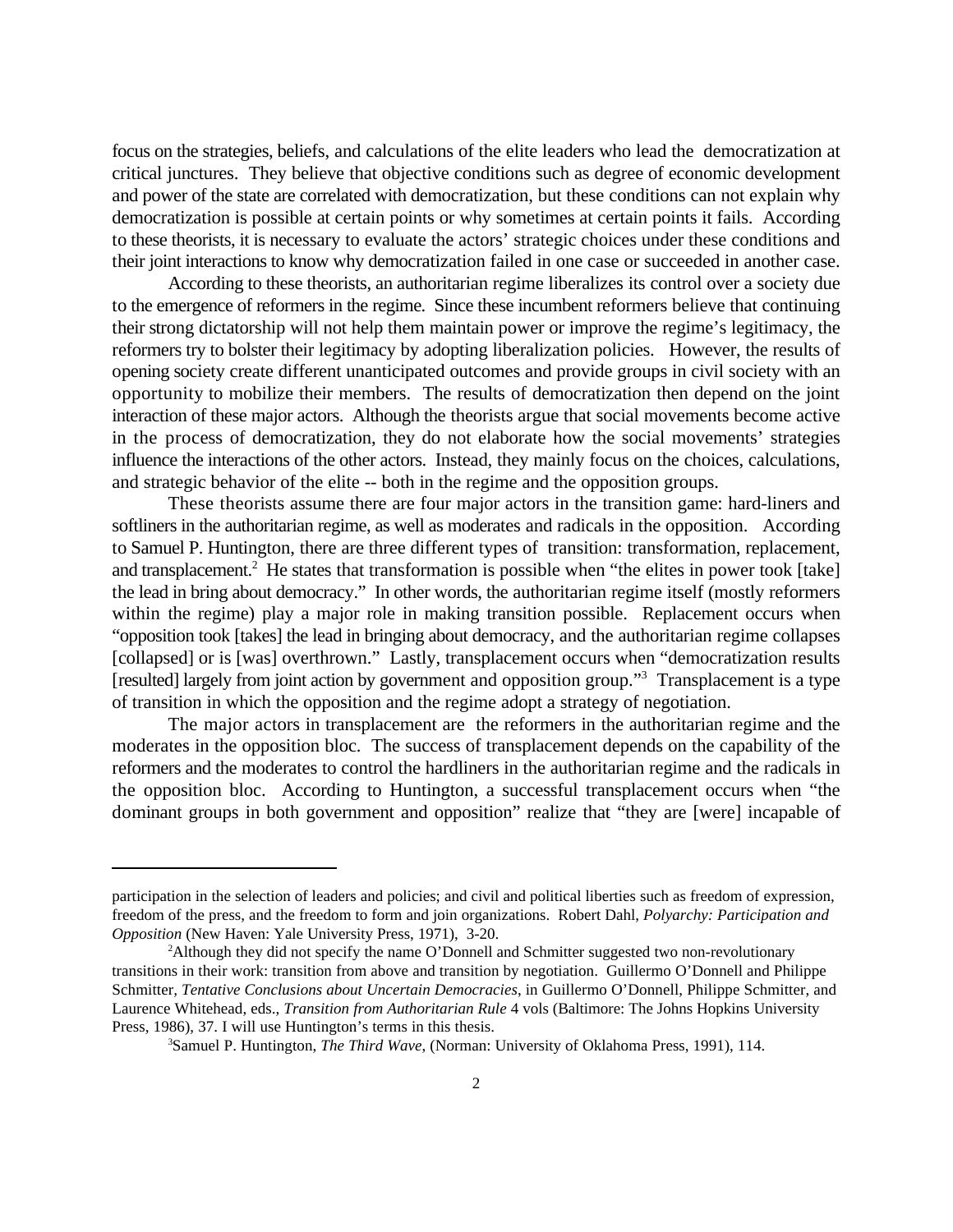unilaterally determining the nature of the future of political system in their society."<sup>4</sup> Both sides can not realize this fact at the outset of the transition. Initially, the regime believes that it could control or oppress the opposition effectively. However, when the opposition mobilizes people and becomes strong enough to threaten the regime, the situation changes. In this case, the regime needs to decide either to take a risk and oppress the opposition or to negotiate with the opposition to draw up a new political pact. Similarly, the opposition needs to believe that it can overthrow the regime with its mass mobilizations. Therefore, before a successful negotiation between the regime and the opposition, both need to experience a tug-of-war situation which cannot result in a revolution or the regime's unilateral victory. Obviously, there should be a rough equality in power between the regime and the opposition. As Huntington points out, there should be "a seesawing back and forth of strikes, protests, and demonstrations, on the one hand, and repression, jailing, police violence, states of siege, and martial law, on the other."<sup>5</sup> With this stalemate situation, in which "the opposition could mobilize support; the government contain and withstand opposition pressure" transplacement can occur.<sup>6</sup>

In this situation, the existence of leaders who are willing to take risks to negotiate is critical. Division within the regime among its "colleagues and circumstances" may force "the top leaders to negotiate with the opposition."<sup>7</sup> At the same time, the opposition leader should control the radicals. If the regime controls professional military and other state offices, the regime can decide the path and speed of democratization.<sup>8</sup>

This model can explain some cases. If there is another important actor who can influence the strategies, however, other interests and calculations need to be included in these dynamics of interaction. In addition, the rigidity of this model is problematic. The model assumes four major actors and divisions within each bloc, which does not fit the Korean case. Thus, another model must be applied--or the mediated negotiation model--to complement these limitations in the negotiated transition mode.

The basic logic of strategic action among the regime's actors is still relevant. However, the influence of a third party cannot be fully captured with the model of two-party negotiation. If a third party also has an interest in resolving the confrontation between two adversaries, it will become involved in the dispute. When the two parties are at a stalemate, the third party can break the impasse by using various direct and indirect means, such as encouragement, changing motivations, criticisms, and warnings. As Meyer points out, the mere existence of a third party mediator may positively affect

<sup>&</sup>lt;sup>4</sup>Ibid., 152. Jung and Shapiro studied the democratization of South Africa using this framework of transplacement. They adopted Huntington's explanation of transplacement and detailed the process of the interaction between the reformers and the moderates in the South African case. However, they did not try to apply game theoretical explanations since they think the game theoretical design cannot capture the complexity of the actors' preferences and interests which are changing throughout the democratization process. Courtney Jung and Ian Shapiro, "South Africa's Negotiated Transition: Democracy, Opposition, and the New Constitutional Order," *Politics & Society* (September 1995): 267-308.

<sup>&</sup>lt;sup>5</sup>Huntington, *The Third Wave*, 153.

 $\mathrm{^6}$ Ibid., 154.

 $\mathrm{7}$ Ibid., 156.

O'Donnell and Schmitter, *Tentative Conclusions about Uncertain Democracies*, 21. <sup>8</sup>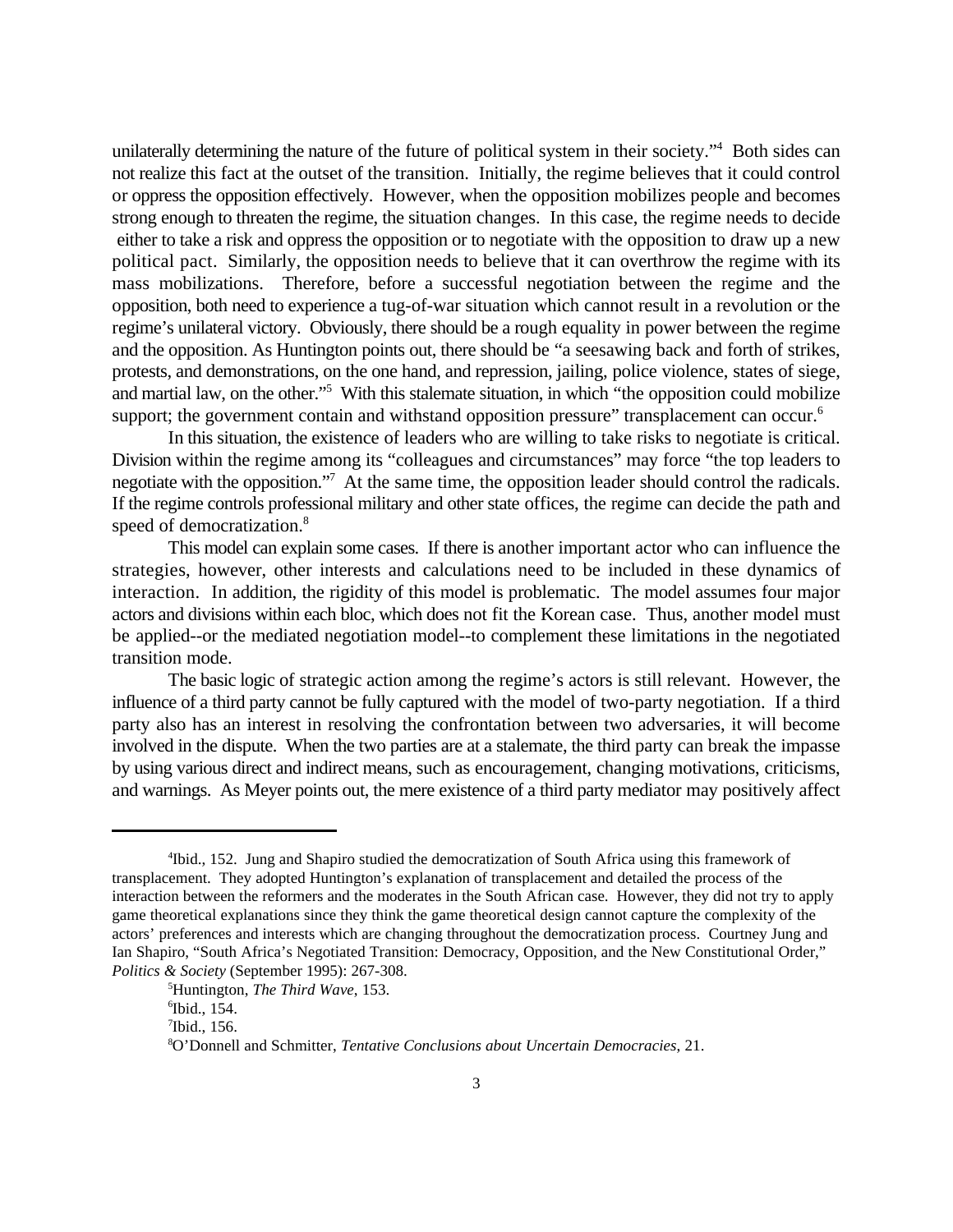the outcome of the negotiation. $\alpha$  At the same time, the power and resources of the third party can facilitate negotiation more directly.<sup>10</sup> The effectiveness of the mediation depends on the specific situation and the institutional relationship between the mediator and the adversaries.

By participating in the dispute, the third party changes the bargaining structure from dyadic to triadic. The third party can use its own resources to support one side and restrain the other side, either to induce or maintain stalemate. By doing this, the third party can provide the other actors with a motivation to compromise, rather than pursue unilateral victory. At this point, the third party does not necessarily act as a neutral mediator. As Touval points out, a "biased" mediator can be very effective because of the mediator's relationship with "the party that considers itself favored by the mediator will seek to preserve its good relation and prevent the coalition between the mediator and the adversary." On the other hand, "the party that thinks that the mediator is favoring the adversary will attempt to obtain the mediator's favor."<sup>11</sup> Thus, the mediator's partiality and asymmetric relationship with the disputants can provide it with critical leverage and facilitate the negotiation between two adversaries.<sup>12</sup> Zartman argues that the conditions under which the third party will be effective in bringing the parties to the negotiation table are simple: the existence of stalemate and presence of responsible representatives of both sides.<sup>13</sup> With these conditions a third party can successfully mediate the negotiation. In the Korean case, this model fits the events in question much better.

This study, then, will study the major actors in the democratization of Korea: the social movements, the opposition party, the regime, and the United States (U.S.). The roles of these major actors will be followed through three different democratization waves. The social movements become a much more significant actor in the democratization process since they influence the other actors' choices by organizing popular protests and coordinating collective actions with the opposition party. The failure of the Kwangju movement in 1980 provided the social movements with important lessons. The radicalization of their strategy prevented them from participating in a coalition with the opposition party and led to their isolation in 1985-6. In turn, changes in their strategies affected their

<sup>&</sup>lt;sup>9</sup> Arthur Meyer, "Function of the Mediator in Collective Bargaining," *Industrial and Labor Relations Review*, Vol. 13, No. 2 (January 1960): 161. Cited in Oran Young, *The Intermediaries: Third Parties in International Crises* (Princeton: Princeton University Press, 1967), 36.

<sup>&</sup>lt;sup>10</sup>William Zartman and Saadial Touval, "International Mediation: Conflict Resolution and Power Politics," *Journal of Social Issues* 41, no. 2, 1985: 27-45.

<sup>&</sup>lt;sup>11</sup>Saadial Touval, *The Peace Brokers: Mediation in the Arab-Israeli Conflict*, 1948-1979 ( Princeton: Princeton University Press, 1982), 14-16.

<sup>&</sup>lt;sup>12</sup>Saadial Touval, "The Context of Mediation," *Negotiation Journal 1* (October 1985): 375-6. In contrast, Young (1967) suggested that impartiality is an important characteristic of an effective mediator. Munck and Kumar argued that four factors affect the degree of success of mediated negotiation: the number, inclusiveness and cohesion of the parties to the peace accords; the number and interest of external parties; the transitional institutional framework; and the peace signatories' perceptions of their electoral chances. Gerardo Munck L. and Chetan Kumar, "Civil Conflicts and the Conditions for Successful International Intervention: a Comparative Study of Cambodia and El Salvador," *Review of International Studies* 21(1995): 159-81.

<sup>&</sup>lt;sup>13</sup>William Zartman, *Elusive Peace: Negotiating an End to Civil Wars* (Washington: Brookings Institution, 1995), 19.